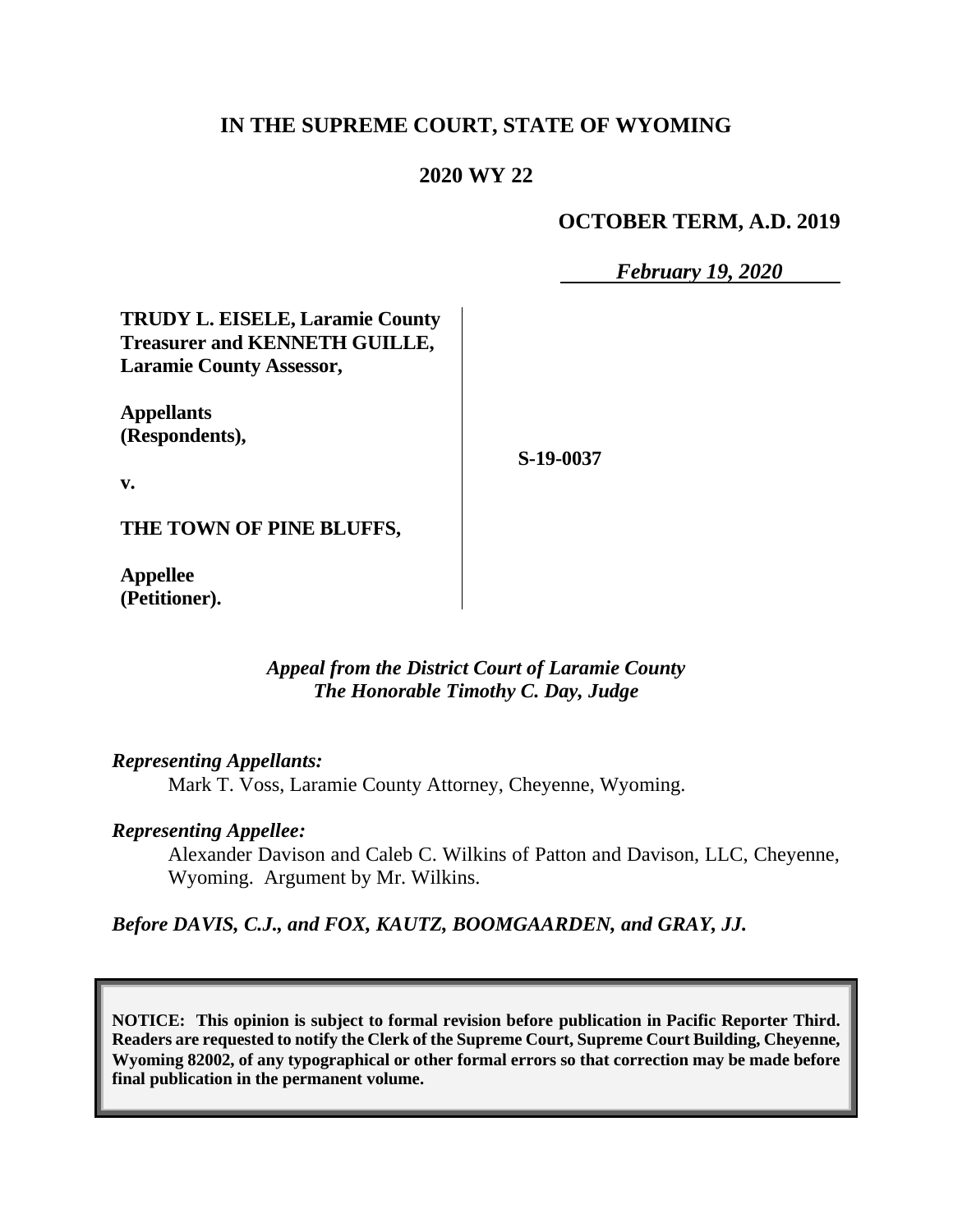## **DAVIS**, **Chief Justice.**

[¶1] The Town of Pine Bluffs owns and operates a daycare facility. Laramie County assessed property taxes on the facility based upon its conclusion that it was not used primarily for a governmental purpose. Pine Bluffs appealed, following the administrative process to its end. The County Board of Equalization ruled against the Town, and the State Board of Equalization affirmed that decision. The district court ruled in favor of the Town. We reverse the district court's decision and reinstate the order of the County Board.

#### *ISSUES*

[¶2] The County Treasurer and County Assessor, Appellants, present this issue:

Was the Laramie County Board of Equalization's affirmance of the Laramie County Assessor's denial of a request for exemption from taxation, for a daycare facility operated by the Town of Pine Bluffs, in accordance with law, not arbitrary, capricious, [or] an abuse of discretion, and supported by substantial evidence in the record?

### *FACTS*

[¶3] The facts in this case are largely undisputed. Pine Bluffs began offering daycare services in the 1970s to address a public need for childcare. At the time, there were no daycare services in Pine Bluffs. The facility was operated initially in part of the community center, but in 2009 it was moved to a separate building. As approved in a special election, Pine Bluffs used optional sales tax revenue to purchase and renovate the new facility.

[¶4] Over the years, private daycare providers in Pine Bluffs have come and gone. When a private daycare facility opened in 2015, the Town considered closing its operation. However, the governing body determined that there was still a need to provide daycare options. As the Mayor of Pine Bluffs testified at the hearing before the County Board;

> [T]hese private [daycare facilities] in our small town have just come and gone too often to take the chance on doing away with what we felt was a sure opportunity [to provide] service to the community.

[¶5] For a variety of reasons, Pine Bluffs has a particular need for daycare options that has not been met by the private sector in terms of quality, types, and stability of services. Daycare services became even more important when local schools changed to a four-day school week. In addition, the Pine Bluffs facility offers a preschool program that teaches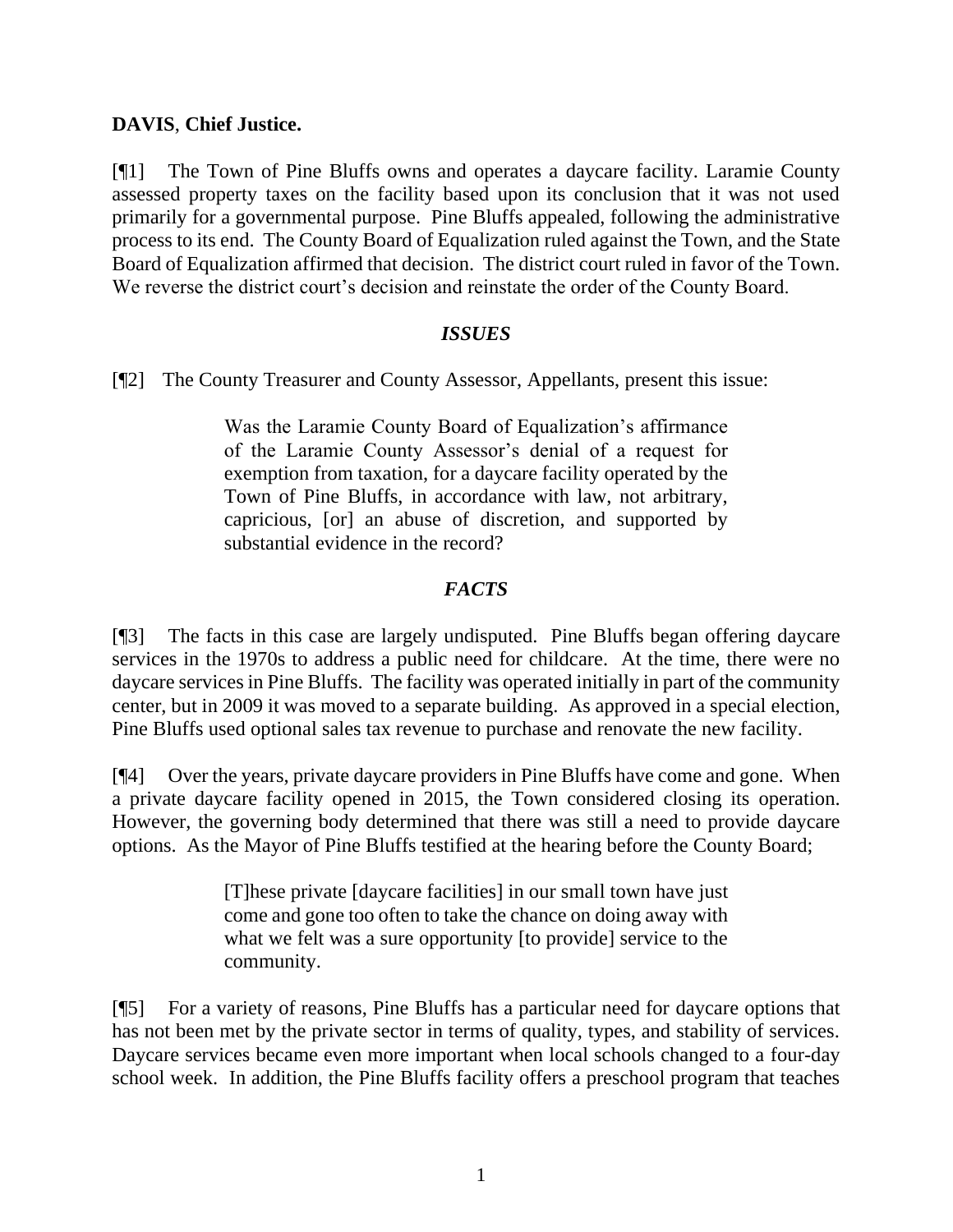social skills, ABCs, numbers, and colors. Children in the daycare center are also given lessons in Spanish and sign language.

[¶6] Pine Bluffs has never intended to earn a profit from its daycare services. The center has always operated at a fiscal loss. The Town is willing to incur these losses to offer safe and stable daycare to the public.

[¶7] In 2015, the Town filed a complaint against the County Treasurer and County Assessor, seeking to enjoin them from assessing and collecting property taxes on the daycare facility. *Town of Pine Bluffs v. Eisele*, 2017 WY 117, ¶ 1, 403 P.3d 126, 127 (Wyo. 2017). We ruled that the district court had correctly dismissed the complaint because, under the circumstances presented, the Town's remedy was available only through the administrative process. *Id.* ¶ 27, 403 P.3d at 132. In other words, the Town must appeal the assessment of its daycare facility to the County Board of Equalization, and "appeal from an unfavorable decision there to the state board of equalization . . . and from there to petition the district court for review, and ultimately to appeal to this Court." *Id.* ¶ 5, 403 P.3d at 128.

[¶8] In 2016, the Town did just that. It filed requests for exemption, which the County Assessor denied. Pine Bluffs appealed to the County Board, which held a hearing on the matter, and issued a decision affirming the County Assessor's denial. The Town appealed to the State Board, which affirmed the County Board's decision. Continuing on with the required administrative process, the Town appealed to the district court, which ruled in favor of Pine Bluffs and reversed the decision of the State Board. The County Assessor and County Treasurer took the final step in the process, and appealed to this Court.

### *STANDARD OF REVIEW*

[¶9] Our review of this agency action is governed by the Wyoming Administrative Procedure Act. Section 16-3-114(c) (LexisNexis 2019) provides in relevant part:

> (c) To the extent necessary to make a decision and when presented, the reviewing court shall decide all relevant questions of law, interpret constitutional and statutory provisions, and determine the meaning or applicability of the terms of an agency action. In making the following determinations, the court shall review the whole record or those parts of it cited by a party and due account shall be taken of the rule of prejudicial error. The reviewing court shall:

> > . . . .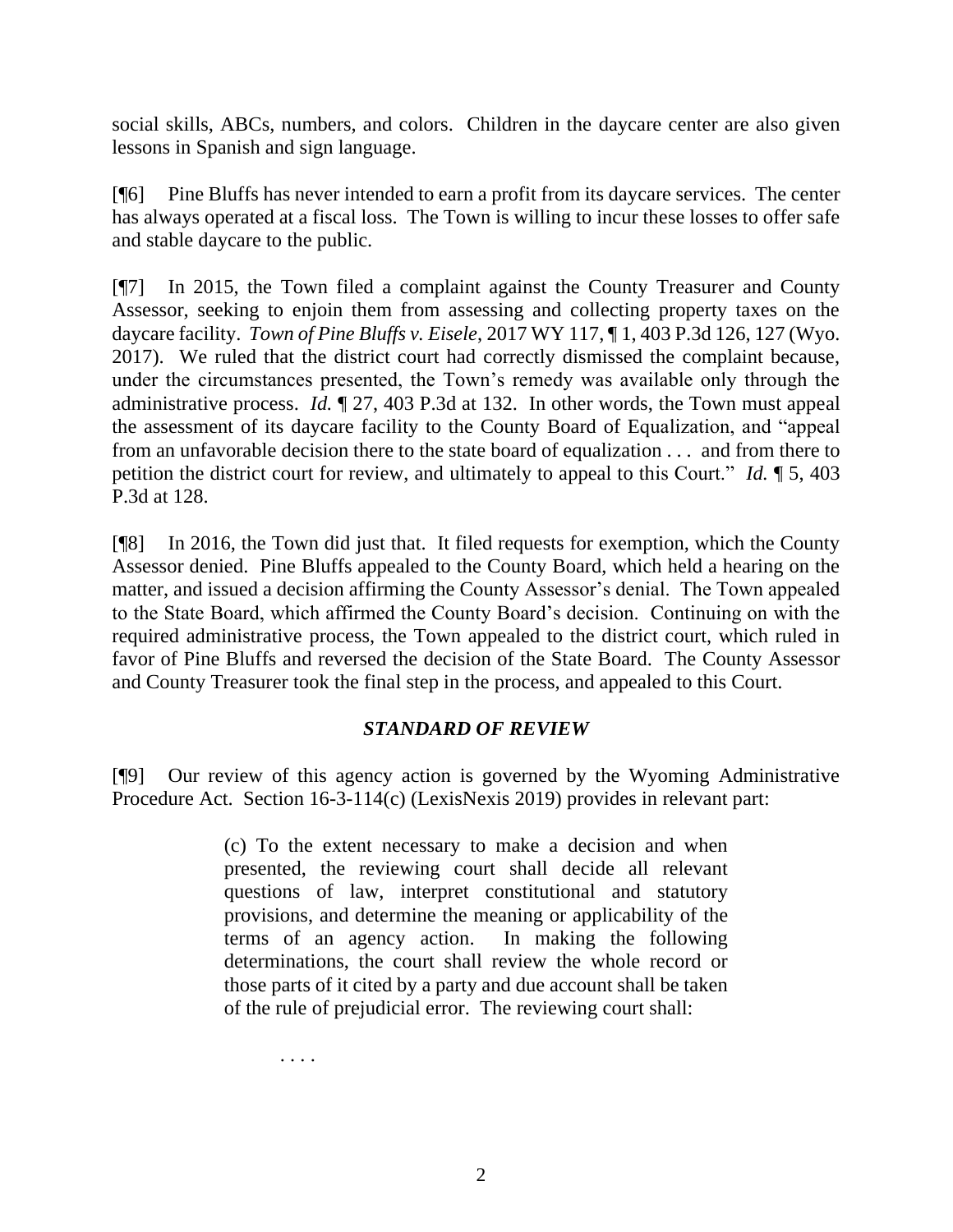(ii) Hold unlawful and set aside agency action, findings and conclusions found to be:

> (A) Arbitrary, capricious, an abuse of discretion or otherwise not in accordance with law [or]

. . . .

(E) Unsupported by substantial evidence in a case reviewed on the record of an agency hearing provided by statute.

We have long recognized that substantial evidence "is more than a mere scintilla" of evidence; it is "such relevant evidence as a reasonable mind might accept as adequate to support [an agency's] conclusion." *Howard v. Lindmier*, 67 Wyo. 78, 87, 214 P.2d 737, 740 (1950). It is also well established that "[q]uestions of law are reviewed *de novo*, and '[c]onclusions of law made by an administrative agency are affirmed only if they are in accord with the law.'" *Maverick Motorsports Grp., LLC v. Dep't of Revenue*, 2011 WY 76, ¶ 12, 253 P.3d 125, 128 (Wyo. 2011) (quoting *Bowen v. State, Dep't of Transp*., 2011 WY 1, ¶ 7, 245 P.3d 827, 829 (Wyo. 2011) (quoting *State ex rel. Workers' Safety & Comp. Div. v. Garl*, 2001 WY 59, ¶ 9, 26 P.3d 1029, 1032 (Wyo. 2001))).

[¶10] Significantly, in this case our review is focused on the decision of the County Board. We do not defer to the decision of the State Board or to that of the district court. *Britt v. Fremont County Assessor*, 2006 WY 10, ¶ 17, 126 P.3d 117, 123 (Wyo. 2006); *Laramie County Bd. of Equalization v. Wyoming State Bd. of Equalization*, 915 P.2d 1184, 1188 (Wyo. 1996). As we have explained:

> Since in this case the county board was the finder of the fact and the state board heard no additional testimony, we will treat the state board as an intermediate level of review and accord deference only to the county board's findings of fact. Thus, the primary focus of our review will be whether the county board's decision was lawful and supported by substantial evidence.

*Union Pac. R.R. v. Wyo. State Bd. of Equalization*, 802 P.2d 856, 859 (Wyo. 1990).

[¶11] Pine Bluffs contends that the decision on whether its property is "used primarily for a governmental purpose" is a finding of ultimate fact, and therefore subject to de novo review. The district court agreed, relying on *Mountain Vista Retirement Residence v. Fremont County Assessor*, 2015 WY 117, ¶ 4, 356 P.3d 269, 272 (Wyo. 2015).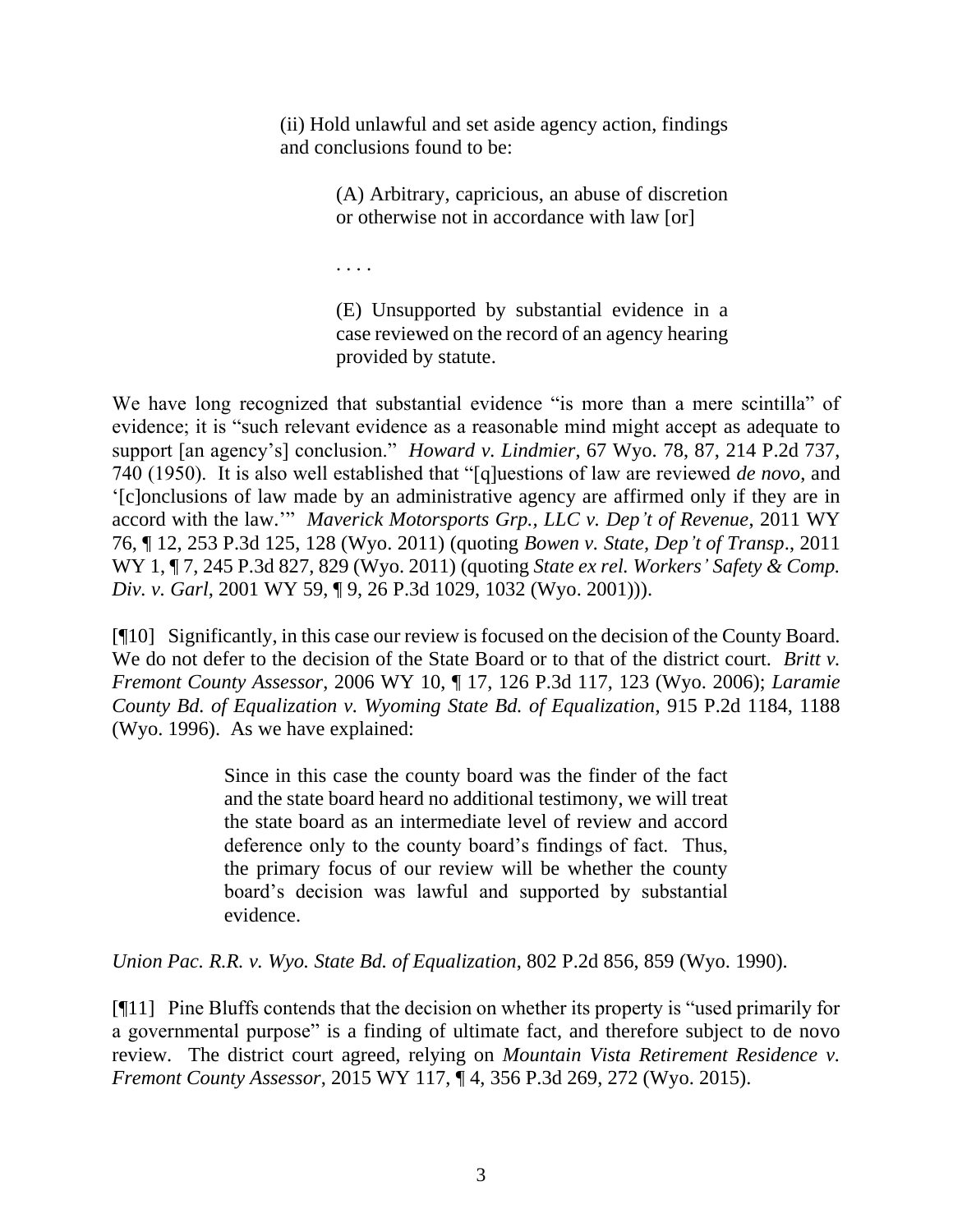[¶12] Pine Bluffs is correct that the key question in this case is whether the town's daycare facility is "used primarily for a governmental purpose." However, Pine Bluffs and the district court overemphasize the importance of how the County Board's answer to that question is characterized.<sup>1</sup> Whether we treat the County Board's answer to that question as a finding of ultimate fact or as a conclusion of law, we review its decision de novo, while we review the findings of fact underlying that decision to see if they are supported by substantial evidence. We have applied this standard of review in a number of similar cases. *E*.*g.*, *Oakley v. Fremont County Cmty. Coll. Dist.*, 2010 WY 106, ¶¶ 8-9, 236 P.3d 1004, 1006-07 (Wyo. 2010); *Deromedi v. Town of Thermopolis (In re Deromedi)*, 2002 WY 69, ¶¶ 8-9, 45 P.3d 1150, 1153 (Wyo. 2002); *Town of Thermopolis v. Deromedi (In re Town of Thermopolis)*, 2002 WY 70, ¶¶ 11-12, 45 P.3d 1155, 1159-60 (Wyo. 2002).

#### *DISCUSSION*

[¶13] Article 15, Section 12 of the Wyoming Constitution provides:

The property of the United States, the state, counties, cities, towns, school districts and municipal corporations, when used primarily for a governmental purpose, and public libraries, lots with the buildings thereon used exclusively for religious worship, church parsonages, church schools and public cemeteries, shall be exempt from taxation, and such other property as the legislature may by general law provide.

Wyo. Const. art. 15, § 12. Implementing this constitutional provision is Wyo. Stat. Ann. § 39-11-105 (LexisNexis 2019), which states in pertinent part:

> (a) The following property is exempt from property taxation:

> > . . . .

(v) Property of Wyoming cities and towns owned and used primarily for a governmental purpose including:

> (A) Streets and alleys and property used for the construction, reconstruction, maintenance and repair of streets and alleys;

<sup>&</sup>lt;sup>1</sup> It would have been helpful on review had the County Board made a better effort to set forth its findings of basic fact, and then differentiate those findings from its ultimate findings and conclusions of law. Moreover, conclusions of law should carefully reflect applicable regulatory, statutory, and constitutional language, and pertinent language derived from cases that have interpreted the same.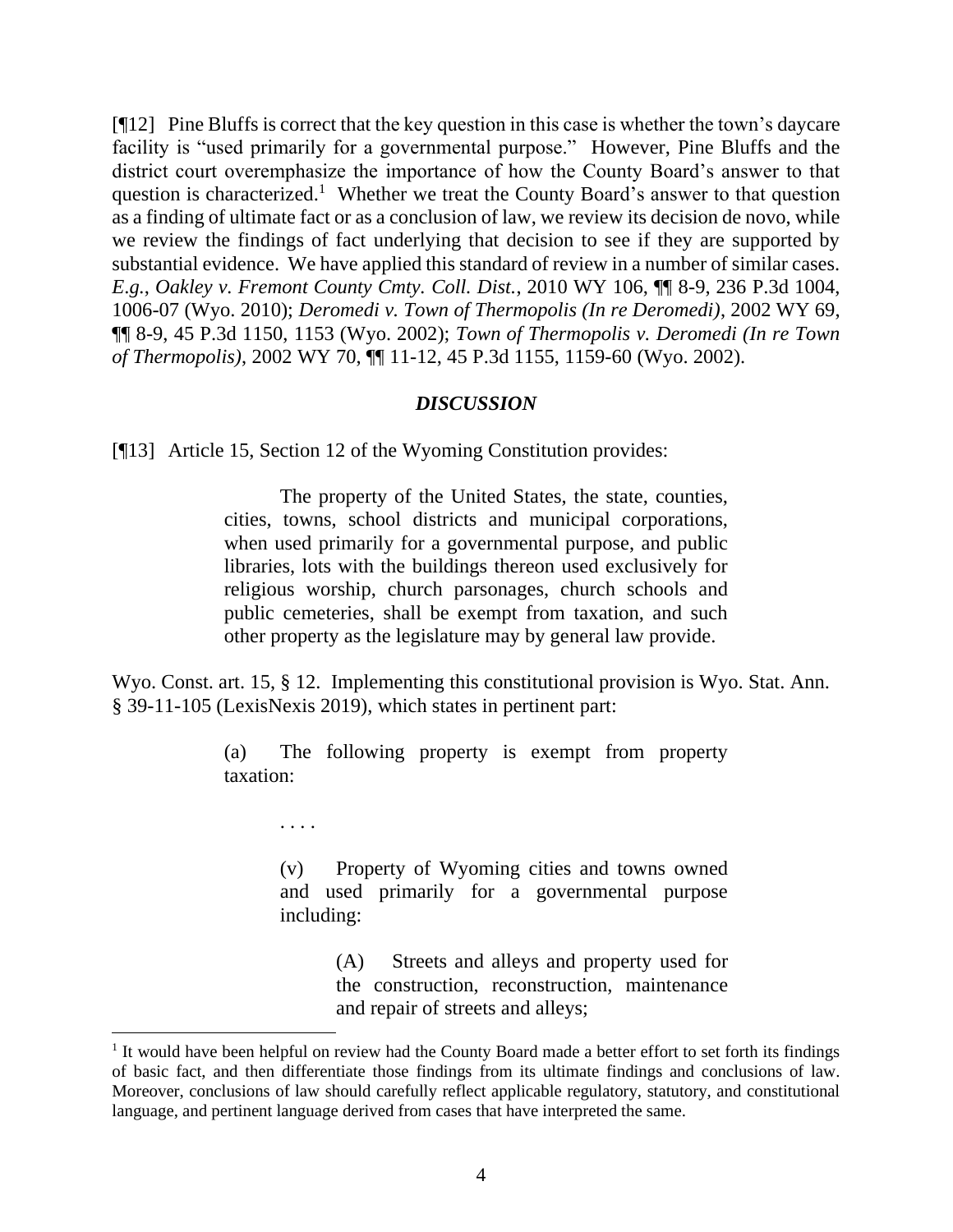(B) Property used to furnish sewer and water services;

(C) City or town halls, police stations and equipment, traffic control equipment, garbage collection and disposal equipment and lands and buildings used to service and repair the halls, stations or equipment;

(D) Parks, airports, auditoriums, cemeteries, golf courses, playgrounds and recreational facilities. Any charges for the use of the facilities shall not exceed the cost of operation and maintenance to qualify for the exemption;

(E) Personal property used exclusively for the care, preservation and administration of city or town property;

(F) Parking lots operated on a nonprofit basis.

[¶14] Child care facilities are not listed in this statutory provision. However, this list is meant to be illustrative, not exclusive. *Deromedi*, ¶ 13, 45 P.3d at 1154 ("By the statutory use of the term 'including' the legislature intends to include other purposes even though not specifically enumerated."). Any municipal property that is "used primarily for a governmental purpose" is exempt from property taxation. Indeed, the initial presumption is that municipal property is exempt.

> Although under Title 39, taxation of property is generally the rule, the exemptions provided for by § 39-11-  $105(a)(v)$  require that we apply the rule that where the established policy of the state is to exempt publicly owned property, the burden is placed on the taxing authority to establish taxability. *City of Cheyenne v. Bd. of County Comm'rs of the County of Laramie*, 484 P.2d 706, 708-09 (Wyo. 1971). The mere ownership of property by a town does not exempt the property; it must also be used primarily for governmental purposes. *Id.* at 709. When a town uses the property in a proprietary manner, the property is not exempt from taxation. *Town of Pine Bluffs v. State Board of Equalization*, 79 Wyo. 262, 288, 333 P.2d 700, 710 (Wyo. 1958). The taxable status of property owned by a governmental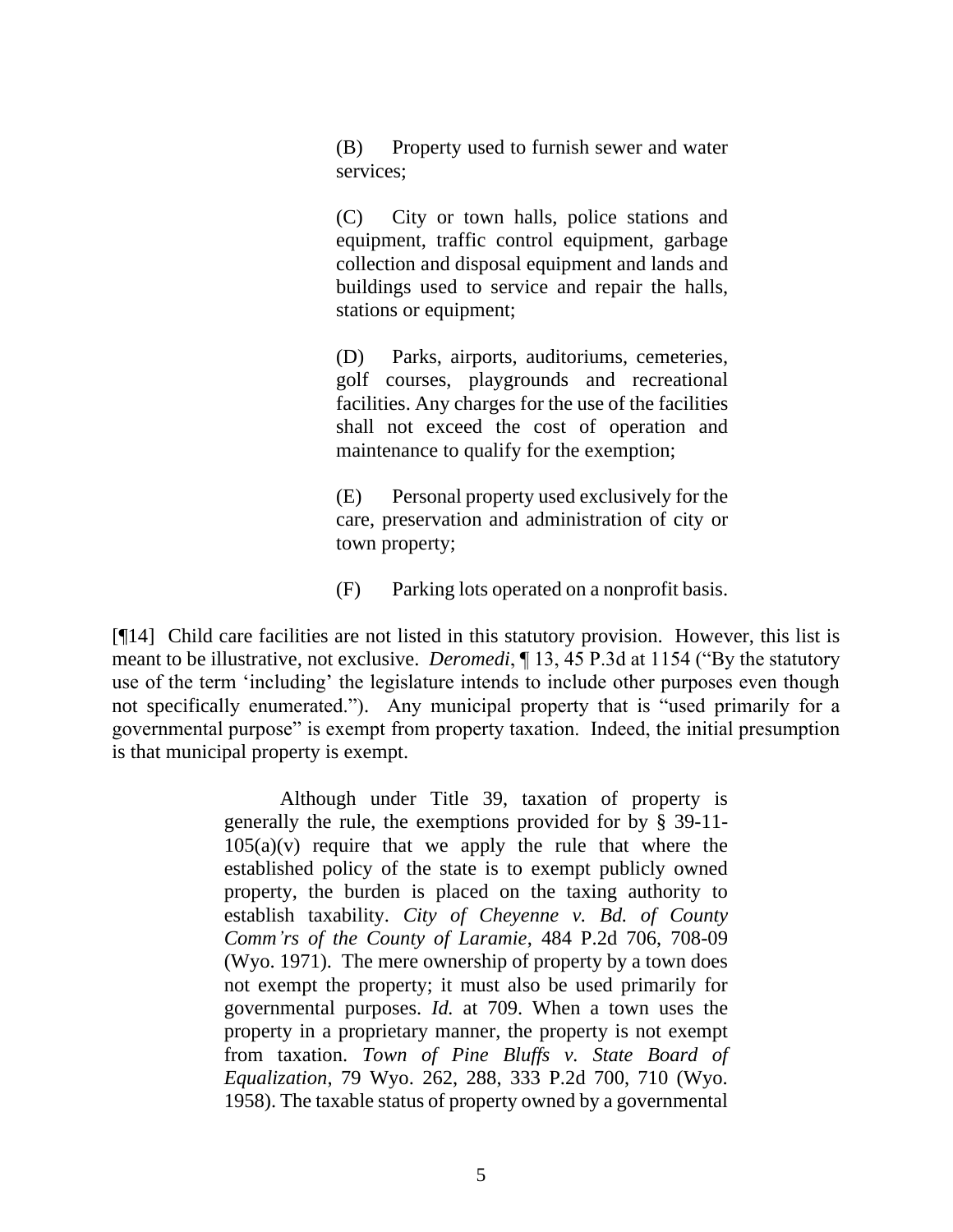entity must be determined as a question of fact by the use made of the property. *City of Cheyenne v. Sims*, 521 P.2d 1347, 1349 (Wyo. 1974).

*Deromedi*, ¶ 10, 45 P.3d at 1153-54.

[¶15] We have recognized that "[t]he term 'governmental purpose' is not readily amenable to precise definition and such determination is largely dependent upon the circumstances presented in each case." *City of Cheyenne v. Board of County Comm'rs*, 484 P.2d 706, 708 (Wyo. 1971). For guidance in its decision, the County Board relied on a rule promulgated by the Wyoming Department of Revenue, which states in relevant part:

> (a) Publicly owned property is not, per se, exempt from taxation. The property is exempt only "when used primarily for a governmental purpose."

> (b) The phrase "governmental purpose" cannot be precisely defined. The following considerations should be evaluated:

> > (i) If a service or function is obligatory (one the governmental entity must perform as a legal duty imposed by statute), the function is governmental and the associated property is exempt.

> > (ii) If a service is rendered gratuitously, supported by taxes, and for the public welfare or enjoyment generally, the property associated with providing such service is exempt.

> > (iii) Property owned by a governmental entity acting in its proprietary capacity is not exempt, (e.g. where a city enters the field of private competitive business for profit or into activities which may be and frequently are carried on through private enterprises).

> > (iv) Governmental property subject to the payment of service (user) fees is not exempt unless the specific use is provided by statute (e.g. public sewer and water services).

Wyo. Dep't of Revenue Rules, Ch. 14, § 5 (2015).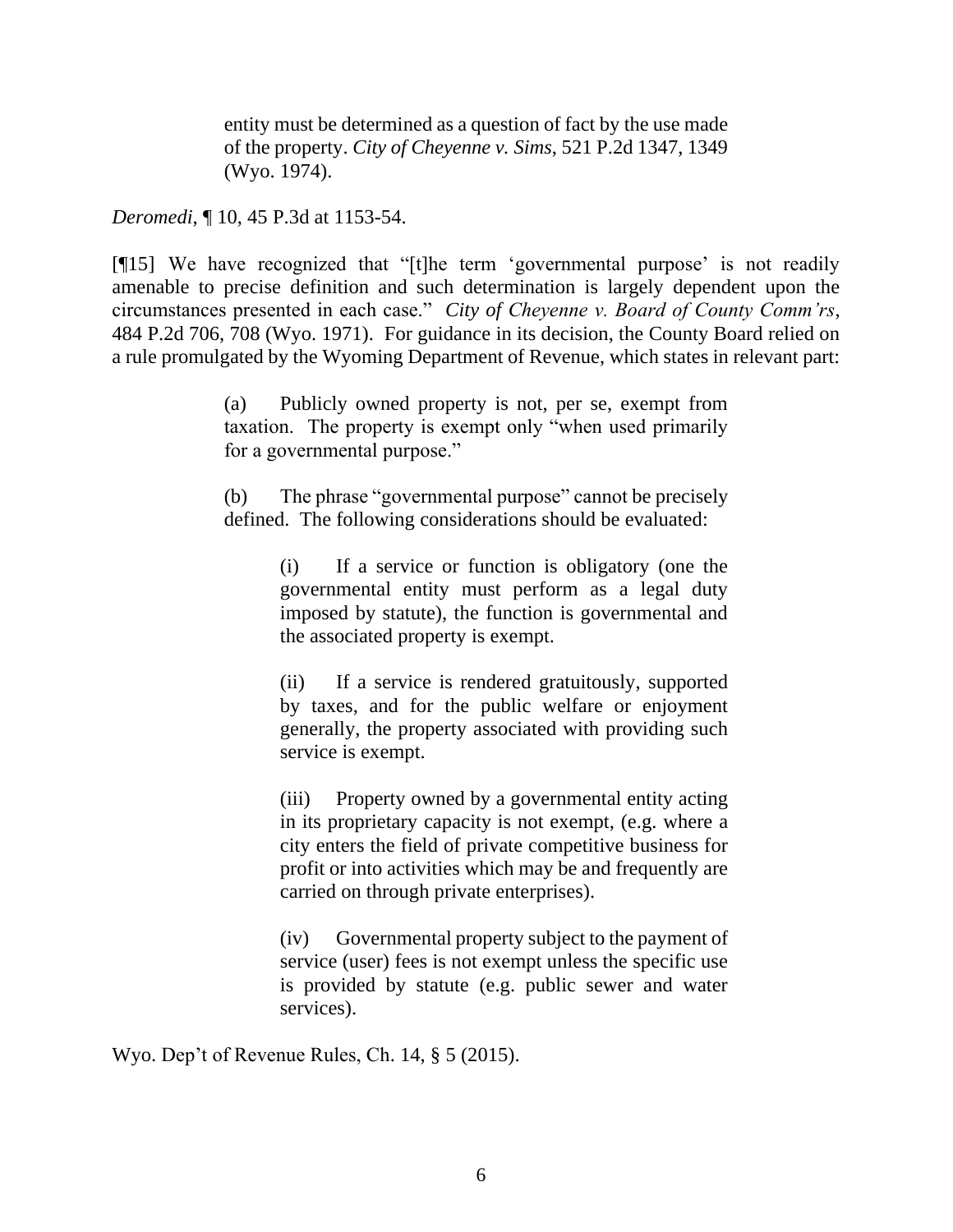[¶16] The County Board, in its Findings of Fact, Conclusions of Law and Order, made findings of fact that correlate with this regulation, this one in particular:

> The Assessor appropriately assessed the factors [listed in this regulation] and found a daycare is not an obligatory function – one that Pine Bluffs or any municipality has a legal duty to perform. Second, the Pine Bluffs' daycare center is not a service that is provided gratuitously – Pine Bluffs charges a fee for daycare services; (iii) the daycare center is a proprietary function – or a service that is frequently carried on through private enterprises; and (iv) the daycare service is provided for a service fee *and* is not one that is specifically exempt by Wyo. Stat. § 39-11-105(v).

We examine the record to determine whether these findings of fact are supported by substantial evidence.

[¶17] During the County Board's hearing, the County Assessor testified that there was a statutory list of governmental facilities in Wyo. Stat. Ann. § 39-11-105 that are tax exempt. He noted that the list includes "parks, airports, auditoriums, cemetery, golf courses, playgrounds and recreational facilities," but contains no mention of daycare centers. He testified that he was not aware of any other governmental entity in Laramie County that operated a daycare center. He testified that, to his knowledge, there is no statutory mandate for municipalities to provide daycare services. The Treasurer of the Town of Pine Bluffs agreed that she was unaware of any state statute requiring municipalities to operate daycare centers. Whether this testimony is considered factual or whether these are legal assertions, it serves as substantial evidence that daycare is not an obligatory municipal function.

[¶18] The County Assessor testified that the Pine Bluffs daycare facility charged fees. He referred to an exhibit that included "clippings from the [Pine Bluffs] newspaper . . . when it started as a daycare, opened as a daycare, and that they were charging fees." The Pine Bluffs Treasurer provided more updated information, indicating that the daycare facility had recently increased the fees it charged. The record contains substantial evidence to support a finding that the daycare facility charges for its services, or in other words, that the service is not rendered gratuitously.

[¶19] The County Assessor testified that daycare was a service typically offered by private entities. We have said that when a municipality "enters a zone of private business, or into activities which may be and frequently are carried on through private enterprises, that its activities become proprietary." *Town of Pine Bluffs v. State Board of Equalization*, 79 Wyo. 262, 292, 333 P.2d 700, 711 (1958) (citation omitted). The Town Treasurer testified that there was a privately-operated daycare facility in Pine Bluffs, and that private daycare centers had operated in Pine Bluffs "on and off throughout the years." The Mayor of Pine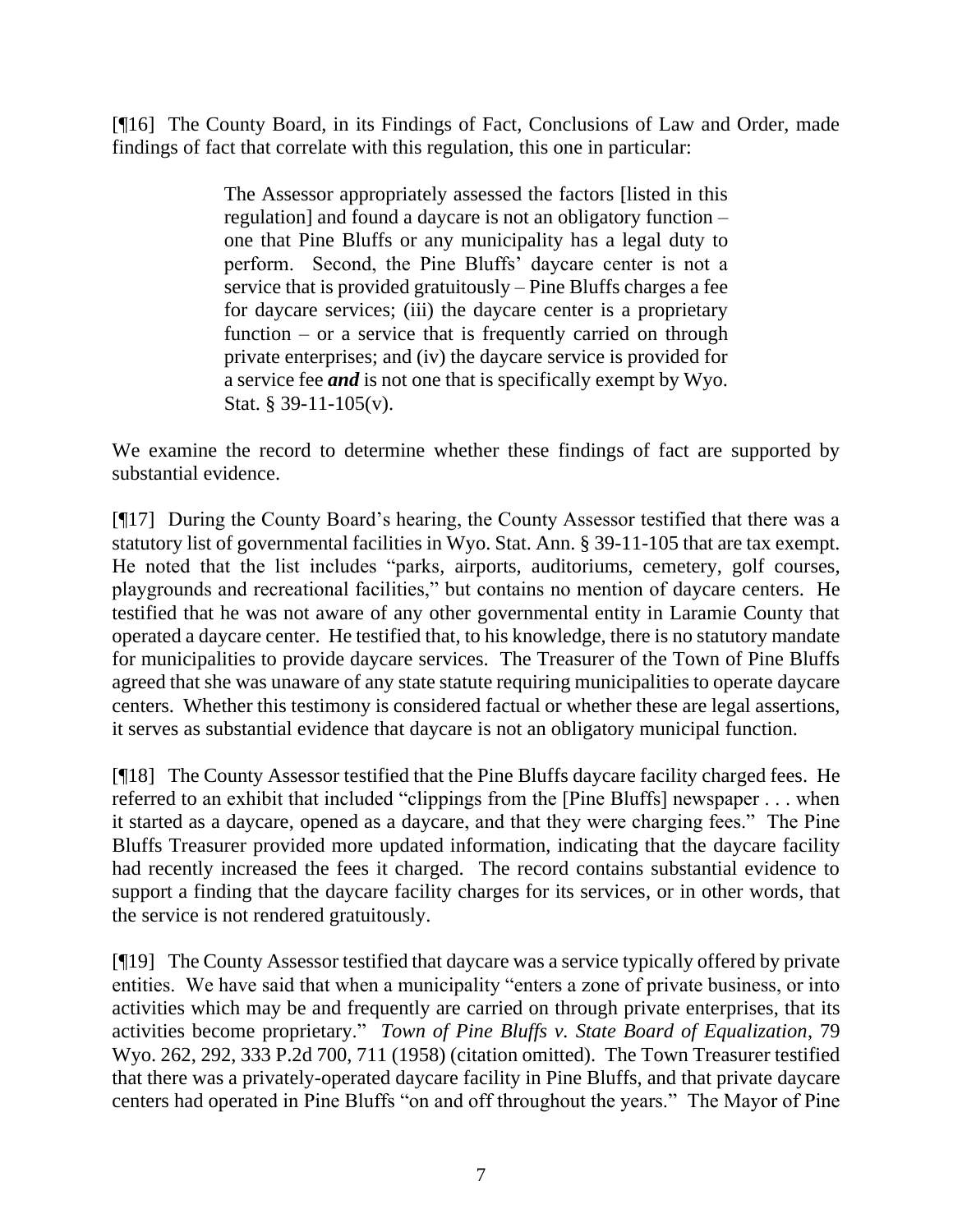Bluffs acknowledged that offering the same service as a private entity was a form of competition with that private entity. Together, these witnesses provided substantial evidence to support a finding that the daycare center operates in a proprietary capacity.

[¶20] The County Assessor testified, as discussed previously, that the Pine Bluffs daycare facility charged a fee. This was confirmed by the Pine Bluffs Treasurer. The Assessor and the Treasurer also testified that they knew of no statute providing for a municipal daycare facility. This provides substantial evidence to support a finding that the daycare facility was governmental property subject to the payment of fees and not specifically exempted by statute.

[¶21] Based on these factual findings, the County Board concluded that the Pine Bluffs daycare facility did not qualify as tax exempt. Specifically, it concluded:

> 10. Applying the facts of this instant matter, Pine Bluffs' daycare center is not an obligatory function – one that Pine Bluffs or any municipality has a legal duty to perform. Pine Bluffs' daycare center is not a service that is provided gratuitously – Pine Bluffs charges a fee for daycare services. Pine Bluffs' daycare center is a proprietary function – or a service that is frequently carried on through private enterprises. Pine Bluffs' daycare service is provided for a service fee *and* is not one that is specifically exempt by Wyo. Stat. § 39-11-  $105(v)$ .

> 11. Thus, the property owned by Pine Bluffs and used in connection with its daycare facility does not qualify for tax exempt status.

(Emphasis in original.) We must determine whether the County Board committed any errors of law in reaching these conclusions.

[¶22] Pine Bluffs' only explicit challenge with regard to these legal conclusions is an assertion that "there is a potential conflict" between subsection (b)(iv) of the Rules and the "statute related to service fees for governmentally-owned property." It is, however, unnecessary for us to answer that question, because even if we agreed with Pine Bluffs' assertion that the County Board made an error of law in applying subsection (b)(iv), Pine Bluffs claimed no specific error of law related to the County Board's conclusions that the Pine Bluffs daycare facility was not tax exempt under subsections (b)(i), (b)(ii), and (b)(iii).

[¶23] As a more generalized objection to the County Board's legal conclusions, Pine Bluffs contends that the daycare facility is used primarily for a governmental purpose, and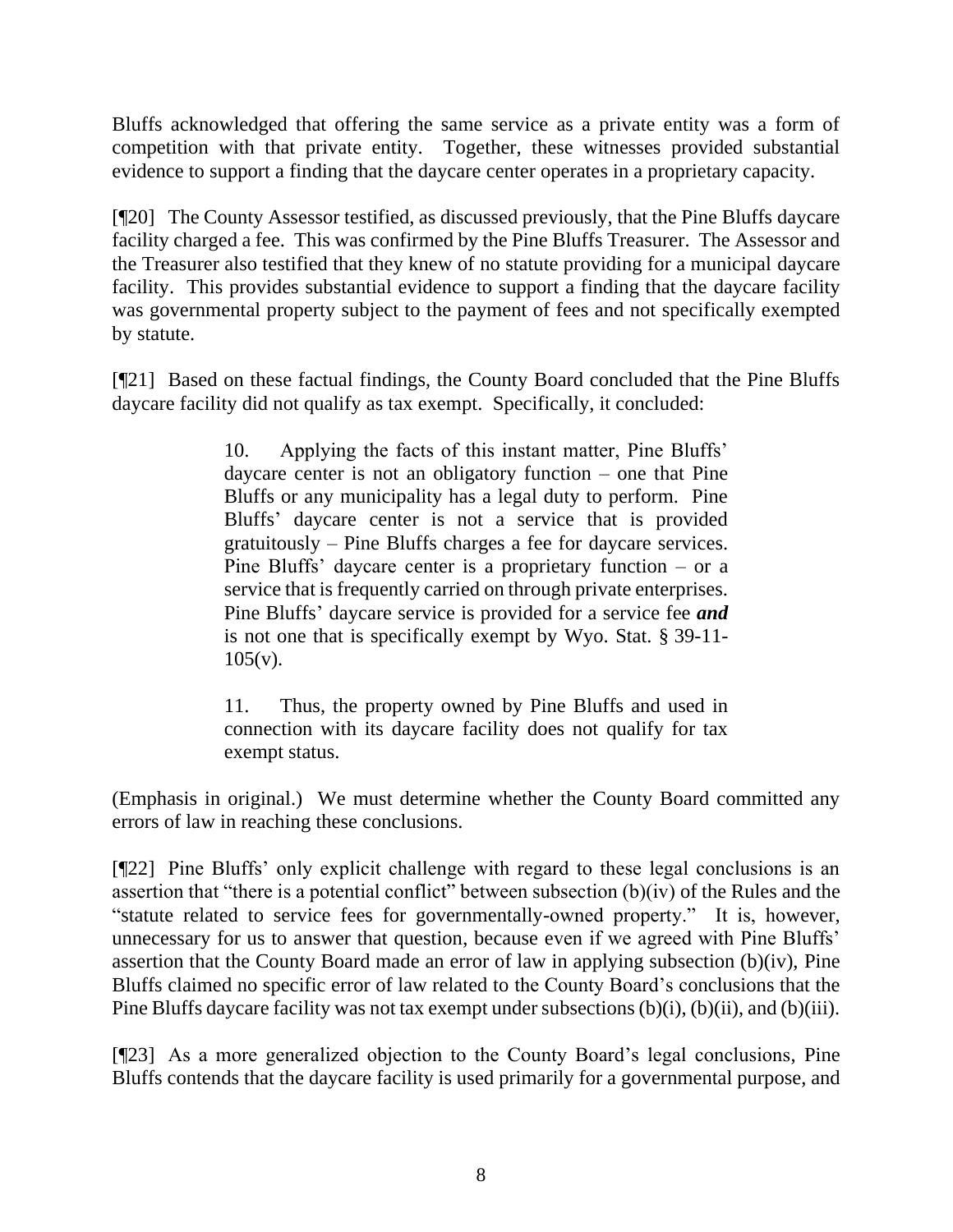the County Board erred in deciding otherwise.<sup>2</sup> In its brief, Pine Bluffs asserts that it is "clear from the record that the exclusive purpose of the Daycare is to provide unique daycare services that are necessary." Pine Bluffs provided a more comprehensive version of its argument before the County Board, which summarized the Town's position as follows:

> Pine Bluffs asserts that the ultimate issue is whether or not the Pine Bluffs daycare is serving primarily a governmental purpose.

> In support of its contention, Pine Bluffs argued that the daycare facility:

- 1) is a function essential to the operation of government, one that the public needs;
- 2) is intended to and does in fact operate at a loss;
- 3) has been around providing services to residents for a long period of time, when private alternatives have come and gone;
- 4) is a case where a local government is offering a service for the safety, protection, [and] education of its citizens that cannot and has not been offered by the private sector;
- 5) is not intended to compete with the private sector.

"Further," Pine Bluffs asserted, "the daycare center provides a safe and educational venue for children, and public safety is the first thing on the list of governmental purposes."

<sup>&</sup>lt;sup>2</sup> Pine Bluffs points out that the County Board "did not make a finding on the primary purpose of the Daycare – the one relevant question to the legal analysis." We agree that no such ultimate conclusion was explicitly stated, but none was necessary. The County Board did conclude that the County Assessor appropriately assessed the regulatory factors that guide the determination of whether a facility serves primarily a governmental function. The County Board also concluded, as noted in ¶ 21, that "Pine Bluffs' daycare center is a proprietary function." Because the Department of Revenue and this Court have already distinguished between a governmental function and a proprietary one in which the government enters an activity that may be and frequently is carried on through private enterprise, *see* ¶ 24, the County Board did not need to further conclude that the primary purpose of the daycare was not a governmental one.